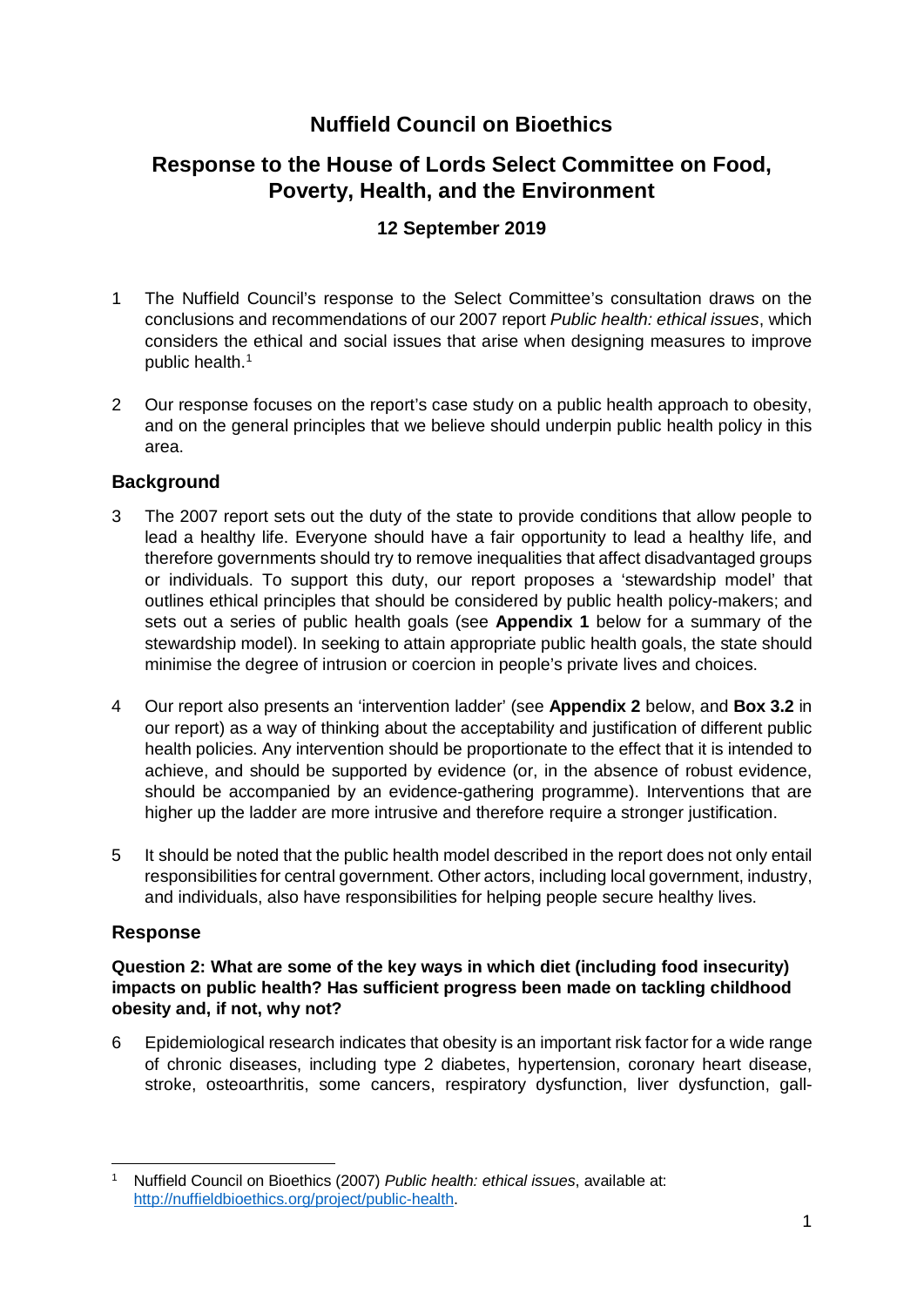bladder diseases, and metabolic syndromes.<sup>[2](#page-1-0)</sup> In England, the majority of adults (64%) are either overweight or obese.<sup>[3](#page-1-1)</sup>

7 Sufficient progress has not been made on tacking childhood obesity. It remains a serious public health concern, with over a fifth of children in England in reception year and over a third of year 6 children either overweight or obese. Since the publication of our report in 2007, the prevalence of obesity is slightly lower for reception children, but higher for year 6 over the same time period (in England). Between 2006-7 and 2017-8, the gap between obesity prevalence in children living in the most and least deprived areas has increased. In both reception year and year 6, obesity prevalence was over twice as high in the most deprived areas compared with the least deprived areas.<sup>[4](#page-1-2)</sup>

**Question 4: What role can local authorities play in promoting healthy eating in their local populations, especially among children and young people, and those on lower incomes? How effectively are local authorities able to fulfil their responsibilities to improve the health of people living in their areas? Are you aware of any existing local authority or education initiatives that have been particularly successful (for example, schemes around holiday hunger, providing information on healthy eating, or supporting access to sport and exercise)?** 

- 8 Schools provide an important means of influencing many of the sociocultural factors that have a lasting impact on both food choices and exercise habits. They have a prominent role in the community, are a source of support for parents and families, and can produce community change in environments, knowledge, and behaviour. It is therefore appropriate for schools to seek to positively influence the food and exercise habits of children. Children's choices are generally constrained by their situation and the choices of the adults around them: the state therefore has an additional role in making healthier choices available to them. This could include supporting schools to achieve a more positive culture towards food, cooking, and physical activity.
- 9 Planning decisions by local authorities should include the objective of encouraging people to be physically active. This may entail some restrictions on people's freedoms, for example to drive anywhere they wish to, but these restrictions could be justified by reference to public health benefits.
- 10 Initiatives that have been successful in promoting healthy eating among children and young people in particular include that undertaken by Leeds City Council. In May 2019, Leeds reported data that indicated that it had become the first city in the UK to lower its childhood obesity rate, particularly among families living in the most deprived areas of the city, with the biggest decline noted for children in reception class. The city employed the Henry programme, which uses authoritative parenting to give children choices while parents remain 'in charge': for example, "instead of being asked what vegetable they want

<span id="page-1-0"></span> $\overline{2}$ <sup>2</sup> See, for example, WHO (2018) *Obesity and overweight*, available at: [https://www.who.int/news](https://www.who.int/news-room/fact-sheets/detail/obesity-and-overweight)[room/fact-sheets/detail/obesity-and-overweight;](https://www.who.int/news-room/fact-sheets/detail/obesity-and-overweight) and Chooi YC, Ding C, and Magkos F (2019) The epidemiology of obesity *Metabolism - Clinical and Experimental* **92**: 6-10. See also: Larqué E, Labayen I, Flodmark C-E *et al.* (2019) From conception to infancy – early risk factors for childhood obesity *Nature Reviews Endocrinology* **15(8)**: 456-78.

<span id="page-1-1"></span><sup>3</sup> NHS Digital (2019) *Statistics on obesity, physical activity and diet, England, 2019*, available at: [https://digital.nhs.uk/data-and-information/publications/statistical/statistics-on-obesity-physical](https://digital.nhs.uk/data-and-information/publications/statistical/statistics-on-obesity-physical-activity-and-diet/statistics-on-obesity-physical-activity-and-diet-england-2019/part-4-childhood-obesity)[activity-and-diet/statistics-on-obesity-physical-activity-and-diet-england-2019/part-4-childhood](https://digital.nhs.uk/data-and-information/publications/statistical/statistics-on-obesity-physical-activity-and-diet/statistics-on-obesity-physical-activity-and-diet-england-2019/part-4-childhood-obesity)[obesity.](https://digital.nhs.uk/data-and-information/publications/statistical/statistics-on-obesity-physical-activity-and-diet/statistics-on-obesity-physical-activity-and-diet-england-2019/part-4-childhood-obesity)

<span id="page-1-2"></span> $4 \overline{I}$  Ibid.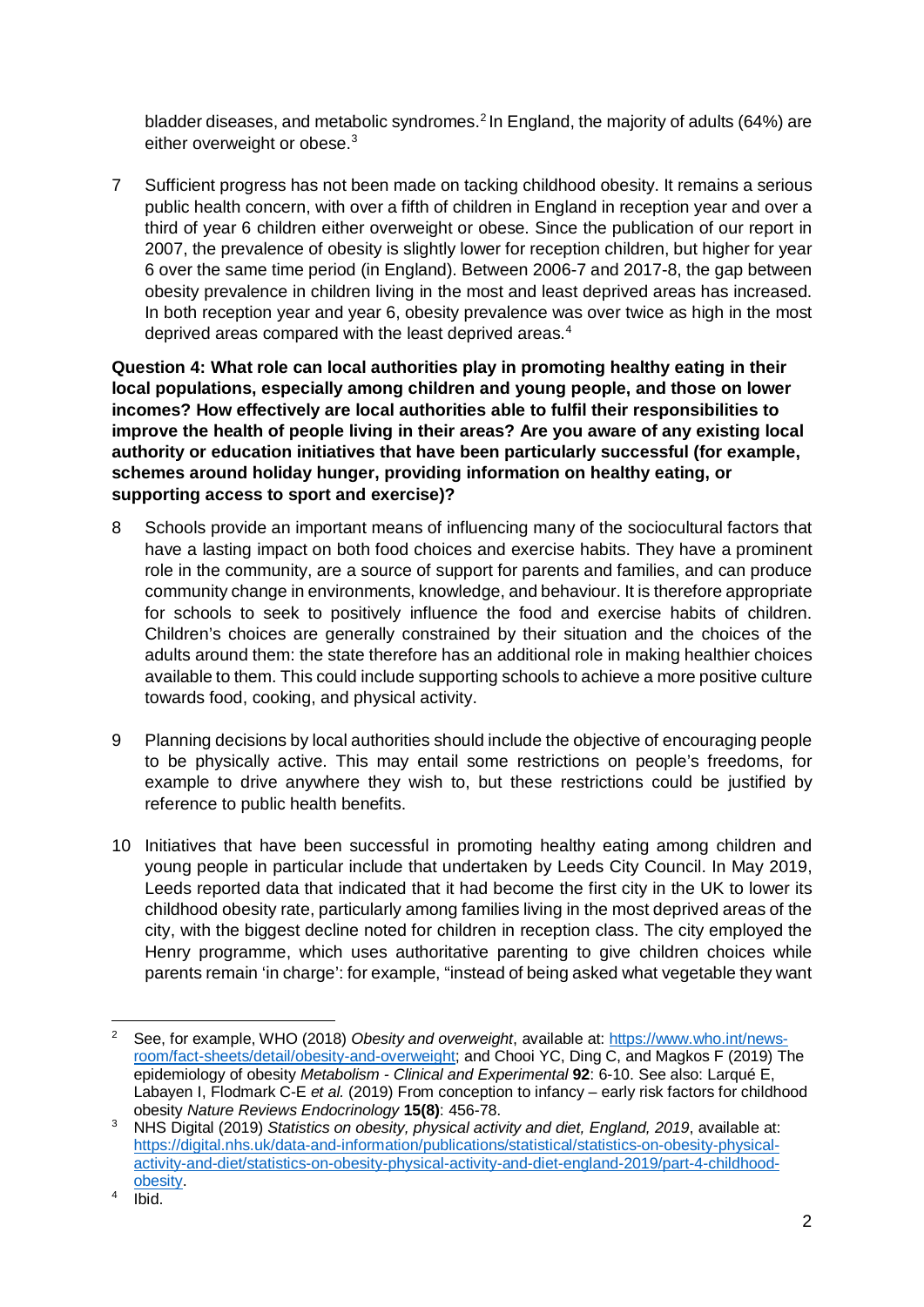with dinner, children might be asked whether they would like carrots or broccoli."<sup>5</sup> Internationally, Amsterdam has also made impressive progress in reducing its levels of childhood obesity as a result of its healthy-weight programme.<sup>[6](#page-2-1)</sup>

11 In September 2018, the Department of Health and Social Care invited local authorities to apply to its Trailblazer programme for funding for proposals to tackle childhood obesity in local areas.<sup>[7](#page-2-2)</sup> Five local authorities received funding.<sup>[8](#page-2-3)</sup> Following-up the success of these schemes will, we suggest, be important to any future assessment of childhood obesity reduction in England.

#### **Question 5: What can be learnt from food banks and other charitable responses to hunger? What role should they play?**

12 While the voluntary sector has an important role to play (for example, by contributing to the public health policy process through responses to consultations), it should not be a substitute for the state's responsibility to enable its citizens to lead healthy lives.

#### **Question 7: What impact do food production processes (including product formulation, portion size, packaging and labelling) have on consumers' dietary choices and does this differ across income groups?**

- 13 A complex mix of factors contribute to weight gain. At a simplistic level, weight gain occurs when more energy is consumed than expended and the excess energy is laid down as fat. However, the underlying factors that contribute to the increase of obesity at the population level are not well understood. There are several hypotheses relating to food production processes to explain what might have changed in the previous decades to lead to an intake on the energy side of the equation:
	- The energy density of food has increased, and this 'short-circuits' normal satiety mechanisms.
	- Food, especially food high in fat and sugar, has become cheaper and more available.
	- People are eating more processed food and are less aware of their nutrient content. Processed food may have a higher fat and sugar content than that prepared in the home.
	- Portion sizes have increased.
	- Energy-dense foods are heavily marketed and advertised, especially to children.

<span id="page-2-0"></span>**<sup>.</sup>** <sup>5</sup> The Guardian (1 May 2019) *Leeds becomes first UK city to lower its childhood obesity rate*, available at: [https://www.theguardian.com/world/2019/may/01/leeds-becomes-first-uk-city-to-lower-](https://www.theguardian.com/world/2019/may/01/leeds-becomes-first-uk-city-to-lower-its-childhood-obesity-rate)

<span id="page-2-1"></span>[its-childhood-obesity-rate.](https://www.theguardian.com/world/2019/may/01/leeds-becomes-first-uk-city-to-lower-its-childhood-obesity-rate) See also: [https://www.henry.org.uk.](https://www.henry.org.uk/) 6 Between 2012-15, there was a 12% fall in the number of overweight children living in Amsterdam. See: BBC News (2 April 2018) *How Amsterdam is reducing child obesity*, available at: [https://www.bbc.co.uk/news/health-43113760.](https://www.bbc.co.uk/news/health-43113760) See also: Obesity Policy Research Unit (2017) *What can be learned from the Amsterdam Healthy Weight programme to inform the policy response to obesity in England?*, available at: [https://www.ucl.ac.uk/obesity-policy-research](https://www.ucl.ac.uk/obesity-policy-research-unit/sites/obesity-policy-research-unit/files/what-learned-from-amsterdam-healthy-weight-programme-inform-policy-response-obesity-england.pdf)[unit/sites/obesity-policy-research-unit/files/what-learned-from-amsterdam-healthy-weight](https://www.ucl.ac.uk/obesity-policy-research-unit/sites/obesity-policy-research-unit/files/what-learned-from-amsterdam-healthy-weight-programme-inform-policy-response-obesity-england.pdf)[programme-inform-policy-response-obesity-england.pdf.](https://www.ucl.ac.uk/obesity-policy-research-unit/sites/obesity-policy-research-unit/files/what-learned-from-amsterdam-healthy-weight-programme-inform-policy-response-obesity-england.pdf)

<span id="page-2-2"></span><sup>7</sup> Local Government Association (2019) *Childhood Obesity Trailblazer Programme*, available at: [https://www.local.gov.uk/childhood-obesity-trailblazer-programme.](https://www.local.gov.uk/childhood-obesity-trailblazer-programme)

<span id="page-2-3"></span><sup>&</sup>lt;sup>8</sup> The five authorities are: Birmingham City Council, Pennine Lancashire Consortium of Local Authorities, City of Bradford Metropolitan District Council, London Borough of Lewisham, and Nottinghamshire County Council.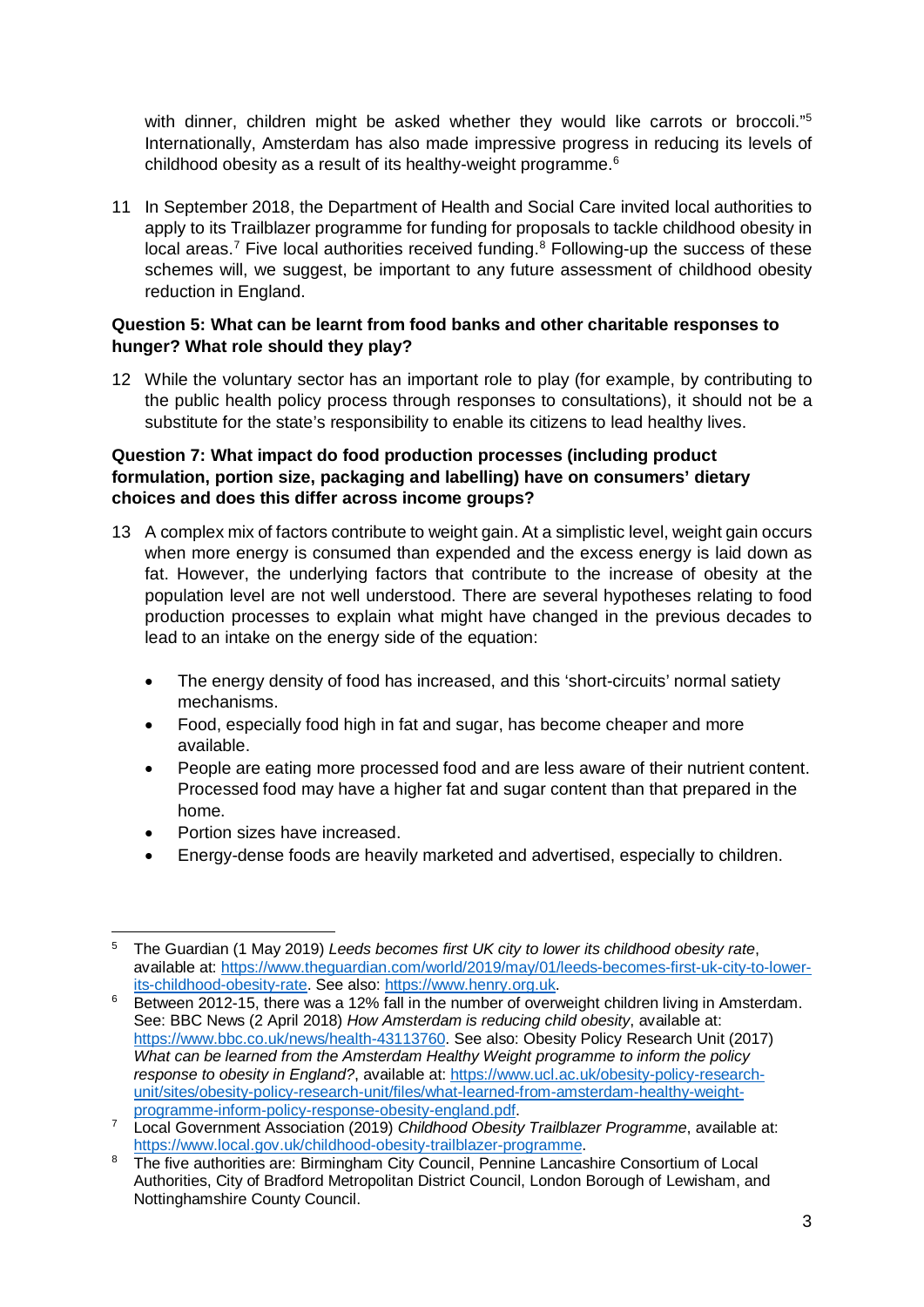- Processed food is often low in protein, and it is thought that the body may regulate protein intake more precisely than fat and carbohydrate. In attempting to increase protein intake, excess carbohydrate and fat is taken in as a side effect.[9](#page-3-0)
- 14 Consumers' choices of food and drink are at least partly driven by the products available and the way they are promoted, priced, and distributed. There is therefore a strong case for clear and consistent labelling so that people know what food products they are choosing. Readily-understandable food labelling might also exert pressure from consumers on manufacturers to produce healthier products, or on shops to stock a wider range of products.
- 15 In developed countries, obesity is more prevalent in lower income and in lower socioeconomic groups and in certain minorities. Research suggests that calories contained in healthier food choices are up to three times the cost per calorie than unhealthier food.[10](#page-3-1)

#### **Question 7: What impact do food outlets (including supermarkets, delivery services, or fast food outlets) have on the average UK diet? How important are factors such as advertising, packaging, or product placement in influencing consumer choice, particularly for those in lower income groups?**

16 The availability, promotion, and presentation of food through sales outlets can significantly affect diet. For example, fast food consumption is associated with increased BMI, the likelihood of obesity, and high fat-to-body ratios. Those who live near fast food outlets are more likely to consume fast food,<sup>[11](#page-3-2)</sup> and the UK has seen a 34% increase in fast food outlets from 2010 to 2018.[12](#page-3-3)

#### **Question 8: Do you have any comment to make on how the food industry might be encouraged to do more to support or promote healthy and sustainable diets? Is Government regulation an effective driver of change in this respect?**

17 There is a complex web of responsibility for public health, of which genuine corporate social responsibility (CSR) is a key part. If CSR is taken seriously, interventions by the state – for example, the introduction of a sugar tax (see paragraph [21](#page-4-0) below)<sup>[13](#page-3-4)</sup> – might not be necessary. We therefore suggest that the food industry has a responsibility to help individuals make healthier choices, and should review the composition of products they manufacture, and the ways they are marketed and sold. Where the industry fails to uphold its responsibilities, whether through reformulating products or adopting easy-to-read packaging across the sector, regulation by the Government is ethically justified.<sup>[14](#page-3-5)</sup>

<span id="page-3-0"></span>**<sup>.</sup>** <sup>9</sup> Nuffield Council on Bioethics (2007) *Public health: ethical issues*, available at: [http://nuffieldbioethics.org/wp-content/uploads/2014/07/Public-health-ethical-issues.pdf,](http://nuffieldbioethics.org/wp-content/uploads/2014/07/Public-health-ethical-issues.pdf) at paragraph 5.7.

<sup>10</sup> POST (2016) *Barriers to healthy food*, available at

<span id="page-3-2"></span><span id="page-3-1"></span>[https://researchbriefings.parliament.uk/ResearchBriefing/Summary/POST-PN-0522.](https://researchbriefings.parliament.uk/ResearchBriefing/Summary/POST-PN-0522) 11 Burgoine T, Forouhi NG, Griffin SJ *et al.* (2014) Associations between exposure to takeaway food outlets, takeaway food consumption, and body weight in Cambridgeshire, UK: population based, cross sectional study *BMJ* **348**: g1464.

<span id="page-3-3"></span><sup>12</sup> BBC (2018) *More takeaways on high street despite anti-obesity push*, available at:

<span id="page-3-4"></span><sup>&</sup>lt;sup>13</sup> HM Treasury (5 April 2018) Soft drinks industry levy comes into effect, available at: [https://www.gov.uk/government/news/soft-drinks-industry-levy-comes-into-effect.](https://www.gov.uk/government/news/soft-drinks-industry-levy-comes-into-effect)

<span id="page-3-5"></span><sup>14</sup> Nuffield Council on Bioethics (2007) *Public health: ethical issues*, available at: [http://nuffieldbioethics.org/wp-content/uploads/2014/07/Public-health-ethical-issues.pdf,](http://nuffieldbioethics.org/wp-content/uploads/2014/07/Public-health-ethical-issues.pdf) at paragraphs 2.47-2.50, and 5.25.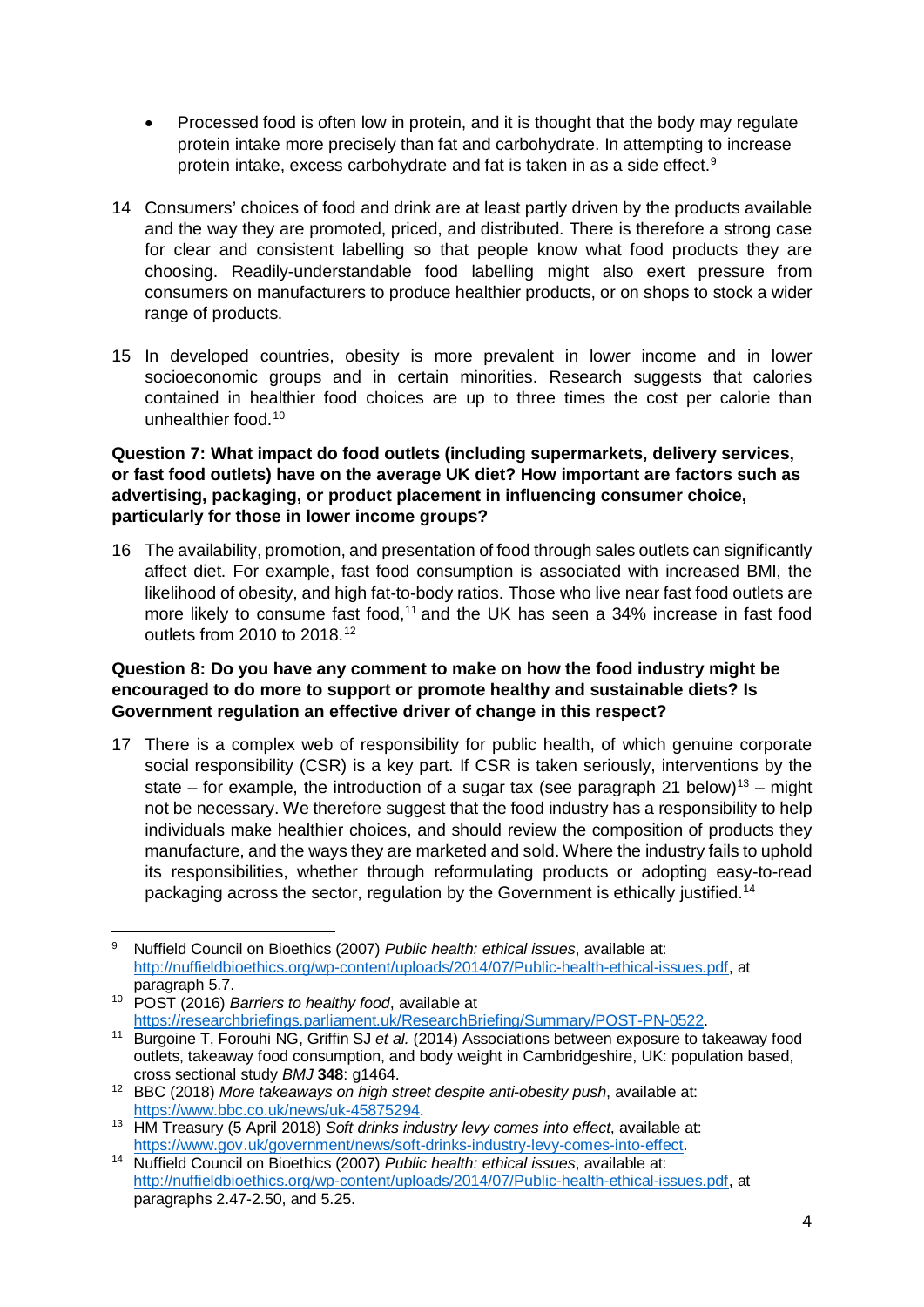- 18 There have been a number of voluntary initiatives directed at the food industry to create healthier products, primarily aimed at reducing sugar, salt, saturated fats, and/or transfats. Many of these voluntary initiatives have shown that much can be achieved through self-regulation. For example, seven-to-eight years after the introduction of the Food Standards Agency's voluntary salt reduction programme, the salt content of many food products was reduced through reformulation, alongside the introduction of a number of low-salt versions of products to the market.<sup>[15](#page-4-1)</sup> However, later figures published by Public Health England showed a more mixed picture for the food industry's progress in meeting the Government's salt reduction targets: for 'at home' products, just over half of all average salt reduction targets were met, with retailers making more progress than manufacturers. For the out-of-home sector, salt levels were noted to be generally higher than for products consumed at home.<sup>[16](#page-4-2)</sup> On the relationship between government and industry, Public Health England have also found that 90% of people support the Government working with the food industry to make food healthier (particularly in the context of sugar and calorie reduction).<sup>[17](#page-4-3)</sup>
- 19 For all the merits of voluntary initiatives, there are a number of factors that can interfere with them: government changes, departmental shifts within government, changes in public opinion, resistance from industry, or the state of the economy, to name a few examples. Effective obesity strategies are likely to be implemented over a long period of time.
- 20 A leading argument against interventions high up the ladder is that they hinder an individual's personal freedoms or autonomy: regulation might be perceived as the product of a 'nanny state' telling people what to eat or drink. However, the notion of individual choice is difficult to apply in relation to obesity, since people's behaviour 'choices' may be heavily influenced by other factors: for example, what consumers choose to eat is partly influenced by the products available and the way they are promoted, priced, and distributed.[18](#page-4-4)
- <span id="page-4-0"></span>21 Our intervention ladder suggests a way of thinking about the acceptability and justification of public health policies. The higher up the ladder, the more intrusive the policy and therefore, the stronger the justification has to be. Much can be achieved through selfregulation of the industry. However, where self-regulation fails to deliver, regulation can be necessary as an effective driver of change. A key example of this is the introduction of

<span id="page-4-1"></span>**<sup>.</sup>** <sup>15</sup> MacGregor GA, He FJ, and Pombo-Rodrigues S (2015) Food and the responsibility deal: how the salt reduction strategy was derailed *BMJ: British Medical Journal* **350**: h1936.

<span id="page-4-2"></span><sup>16</sup> Public Health England (19 December 2018) *New report shows mixed progress by food industry to reduce salt*, available at: [https://www.gov.uk/government/news/new-report-shows-mixed-progress](https://www.gov.uk/government/news/new-report-shows-mixed-progress-by-food-industry-to-reduce-salt)[by-food-industry-to-reduce-salt.](https://www.gov.uk/government/news/new-report-shows-mixed-progress-by-food-industry-to-reduce-salt)

<span id="page-4-3"></span><sup>17</sup> Public Health England (20 November 2018) *Overwhelming public support for sugar and calorie reduction*, available at: [https://www.gov.uk/government/news/overwhelming-public-support-for](https://www.gov.uk/government/news/overwhelming-public-support-for-sugar-and-calorie-reduction)[sugar-and-calorie-reduction.](https://www.gov.uk/government/news/overwhelming-public-support-for-sugar-and-calorie-reduction)

<span id="page-4-4"></span><sup>&</sup>lt;sup>18</sup> See, for example, Kotler JA, Schiffman JM, and Hanson KG (2012) The influence of media characters on children's food choices *Journal of Health Communication* **17(8)**: 886-98; Sacco J, Lillico HG, Chen E *et al.* (2016) The influence of menu labelling on food choices among children and adolescents: a systematic review of the literature *Perspectives in Public Health* **137(3)**: 173- 81; Pitt E, Gallegos D, Comans T *et al.* (2017) Exploring the influence of local food environments on food behaviours: a systematic review of qualitative literature *Public Health Nutrition* **20(13)**: 2393-405; and Alvarez D, Zein AE, Vilaro M *et al.* (2019) P137 food insecure students identify price as the most important determinant of their food choices *Journal of Nutrition Education and Behavior* **51 (supplement 7)**: S94.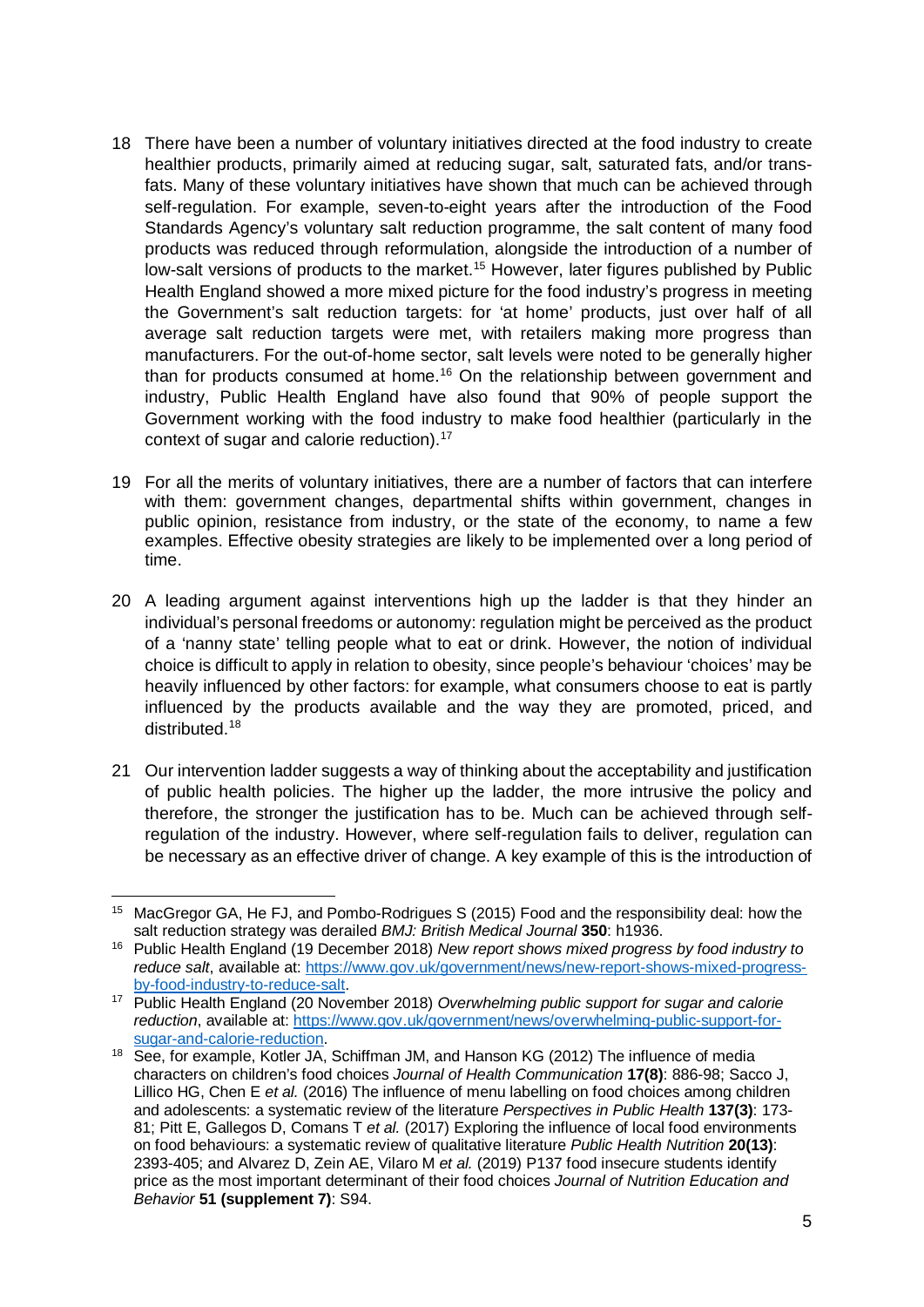an industry levy (or 'sugar tax') for drinks that contain high levels of sugar. The drinks industry failed to act to reduce sugar levels, and the Government consequently intervened[.19](#page-5-0) The Government's intervention was successful: between the announcement of the levy in 2016 and its introduction in 2018, over 50% of manufacturers reformulated their drinks to have a lower sugar content.<sup>[20](#page-5-1)</sup> Research from the University of Sheffield also indicates that the levy has led to a  $30\%$  reduction in sales of sugary drinks.<sup>[21](#page-5-2)</sup>

**Question 12: A Public Health England report has concluded that "considerable and largely unprecedented" dietary shifts are required to meet Government guidance on healthy diets. What policy approaches (for example, fiscal or regulatory measures, voluntary guidelines, or attempts to change individual or population behaviour through information and education) would most effectively enable this? What role could public procurement play in improving dietary behaviours?**

- 22 There is no silver bullet to combat obesity. Effective strategies are likely to incorporate many small changes implemented over a long time period by several different agencies.
- 23 Evidence suggests that policies designed to be prevent obesity, rather than 'cure' obesity, are effective and may also be cost-effective. $22$  A review into interventions to prevent childhood overweight and obesity found that school-based interventions with combined diet and physical activity components and a home element had the greatest effectiveness in preventing childhood overweight and obesity.<sup>[23](#page-5-4)</sup> Our report recommends that the UK Government departments responsible for food, health, and education should develop coordinated long-term strategies for schools with the aim of preventing obesity and changing food and exercise culture, accompanied by monitoring and follow-up.[24](#page-5-5)
- 24 Our report also highlights evidence that shows that children's early diet has a long-term impact on health. We observe that children may be particularly susceptible to external influences, including marketing by the food and drink industry, and suggest that it would be desirable not to advertise to children foods and drinks high in fat, salt, and sugar (HFSS) by any medium (paragraphs **5.22-3**). We welcome recent debates on advertising HFSS, and the work of the Advertising Standards Authority to introduce restrictions on HFSS advertising.<sup>25</sup> In April 2019, however, in response to the Department of Health and Social Care's consultation on restricting promotions of HFSS by location and price<sup>[26](#page-5-7)</sup> we noted the Department's observation that consistent sector-wide action to restrict such

<span id="page-5-0"></span><sup>1</sup> <sup>19</sup> HM Treasury (5 April 2018) *Soft drinks industry levy comes into effect*, available at: [https://www.gov.uk/government/news/soft-drinks-industry-levy-comes-into-effect.](https://www.gov.uk/government/news/soft-drinks-industry-levy-comes-into-effect)

<span id="page-5-1"></span> $20$   $\overline{I}$  lbid.

<span id="page-5-2"></span><sup>21</sup> The University of Sheffield (8 June 2018) *Sugar tax initiative leads to 30 per cent reduction in sales of sugary drinks, study finds*, available at: [https://www.sheffield.ac.uk/news/nr/sugar-tax-initiative](https://www.sheffield.ac.uk/news/nr/sugar-tax-initiative-policy-sugary-drinks-impact-health-wellbeing-study-1.785230)[policy-sugary-drinks-impact-health-wellbeing-study-1.785230](https://www.sheffield.ac.uk/news/nr/sugar-tax-initiative-policy-sugary-drinks-impact-health-wellbeing-study-1.785230)

<span id="page-5-3"></span><sup>&</sup>lt;sup>22</sup> See: Brown T, Kelly S, and Summerbell C (2007) Prevention of obesity: a review of interventions *Obesity Reviews* **8(S1)**: 127-30.

<span id="page-5-4"></span><sup>&</sup>lt;sup>23</sup> Bleich SN, Vercammen KA, Zatz LY et al. (2018) Interventions to prevent global childhood overweight and obesity: a systematic review *The Lancet Diabetes & Endocrinology* **6(4)**: 332-46.

<span id="page-5-5"></span><sup>24</sup> Nuffield Council on Bioethics (2007) *Public health: ethical issues*, available at: [http://nuffieldbioethics.org/wp-content/uploads/2014/07/Public-health-ethical-issues.pdf,](http://nuffieldbioethics.org/wp-content/uploads/2014/07/Public-health-ethical-issues.pdf) recommendation 9 (paragraph 5.36).

<span id="page-5-6"></span><sup>25</sup> ASA (27 June 2017) *Food: HFSS overview*, available at: [https://www.asa.org.uk/advice](https://www.asa.org.uk/advice-online/food-hfss-overview.html)[online/food-hfss-overview.html.](https://www.asa.org.uk/advice-online/food-hfss-overview.html)

<span id="page-5-7"></span><sup>26</sup> DHSC (2019) *Consultation: restricting promotions of food and drink that is high in fat, sugar and salt*, available at: [https://www.gov.uk/government/consultations/restricting-promotions-of-food-and](https://www.gov.uk/government/consultations/restricting-promotions-of-food-and-drink-that-is-high-in-fat-sugar-and-salt)[drink-that-is-high-in-fat-sugar-and-salt.](https://www.gov.uk/government/consultations/restricting-promotions-of-food-and-drink-that-is-high-in-fat-sugar-and-salt)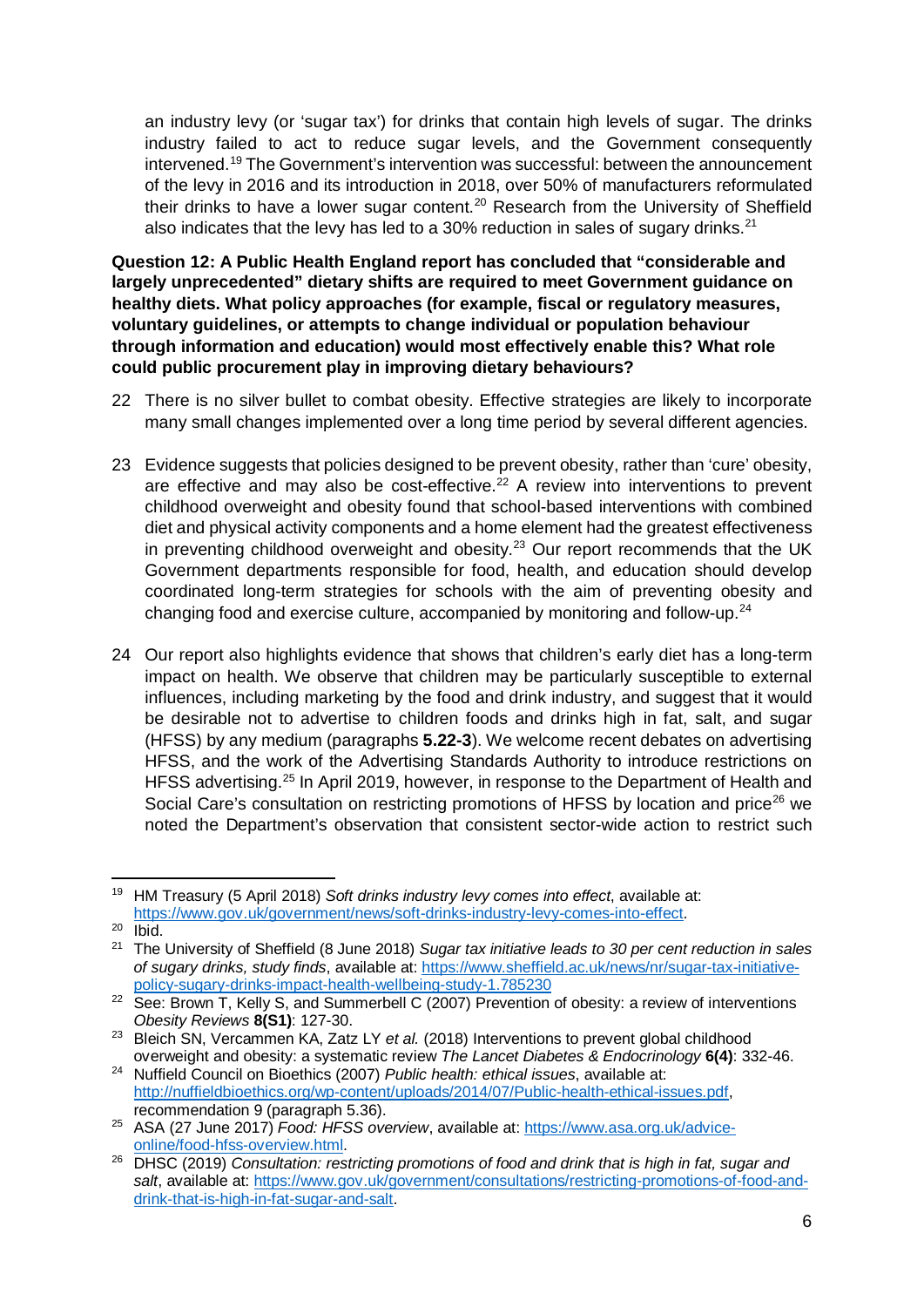promotions is not possible through voluntary measures. We therefore concluded that the Government would be ethically justified in introducing legislation to address this issue.<sup>27</sup>

25 There is a strong case for clear labelling of food so people can easily understand what they are choosing. The food industry has an ethical duty to help consumers make healthier choices and if they fail to provide universal, readily understandable front-of-pack nutrition labelling, regulation is justified.

#### **Contact**

**.** 

Hugh Whittall **Director** [hwhittall@nuffieldbioethics.org](mailto:hwhittall@nuffieldbioethics.org)

<span id="page-6-0"></span><sup>27</sup> Nuffield Council on Bioethics (16 April 2019) *Response to the Department of Health and Social Care's consultation on restricting promotions of products high in fat, sugar, and salt by location and price*, available at: [http://nuffieldbioethics.org/wp-content/uploads/Response-from-the-Nuffield-](http://nuffieldbioethics.org/wp-content/uploads/Response-from-the-Nuffield-Council-on-Bioethics-DHSC-promotion-of-HFSS-foods.pdf)[Council-on-Bioethics-DHSC-promotion-of-HFSS-foods.pdf.](http://nuffieldbioethics.org/wp-content/uploads/Response-from-the-Nuffield-Council-on-Bioethics-DHSC-promotion-of-HFSS-foods.pdf)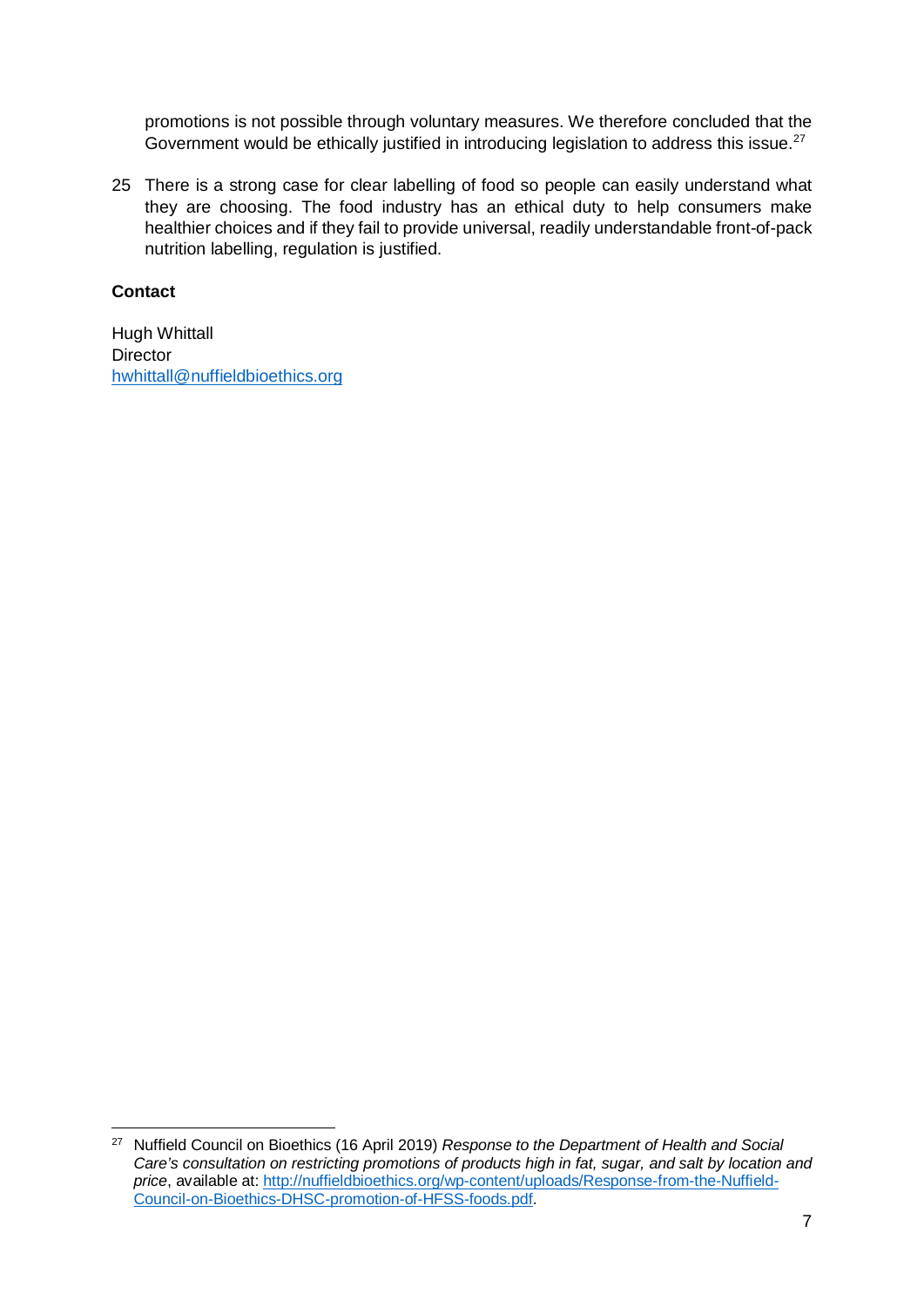### **Appendix 1: The stewardship model**

*Acceptable public health goals include:*

- reducing the risks of ill health that result from other people's actions, such as drinkdriving and smoking in public places
- reducing causes of ill health relating to environmental conditions, for instance provision of clean drinking water and setting housing standards
- protecting and promoting the health of children and other vulnerable people
- helping people to overcome addictions that are harmful to health or helping them to avoid unhealthy behaviours
- ensuring that it is easy for people to lead a healthy life, for example by providing convenient and safe opportunities for exercise
- ensuring that people have appropriate access to medical services
- reducing unfair health inequalities.

*At the same time, public health programmes should:*

- not attempt to coerce adults to lead healthy lives
- minimise the use of measures that are implemented without consulting people (either individually or using democratic procedures)
- minimise measures that are very intrusive or conflict with important aspects of personal life, such as privacy.